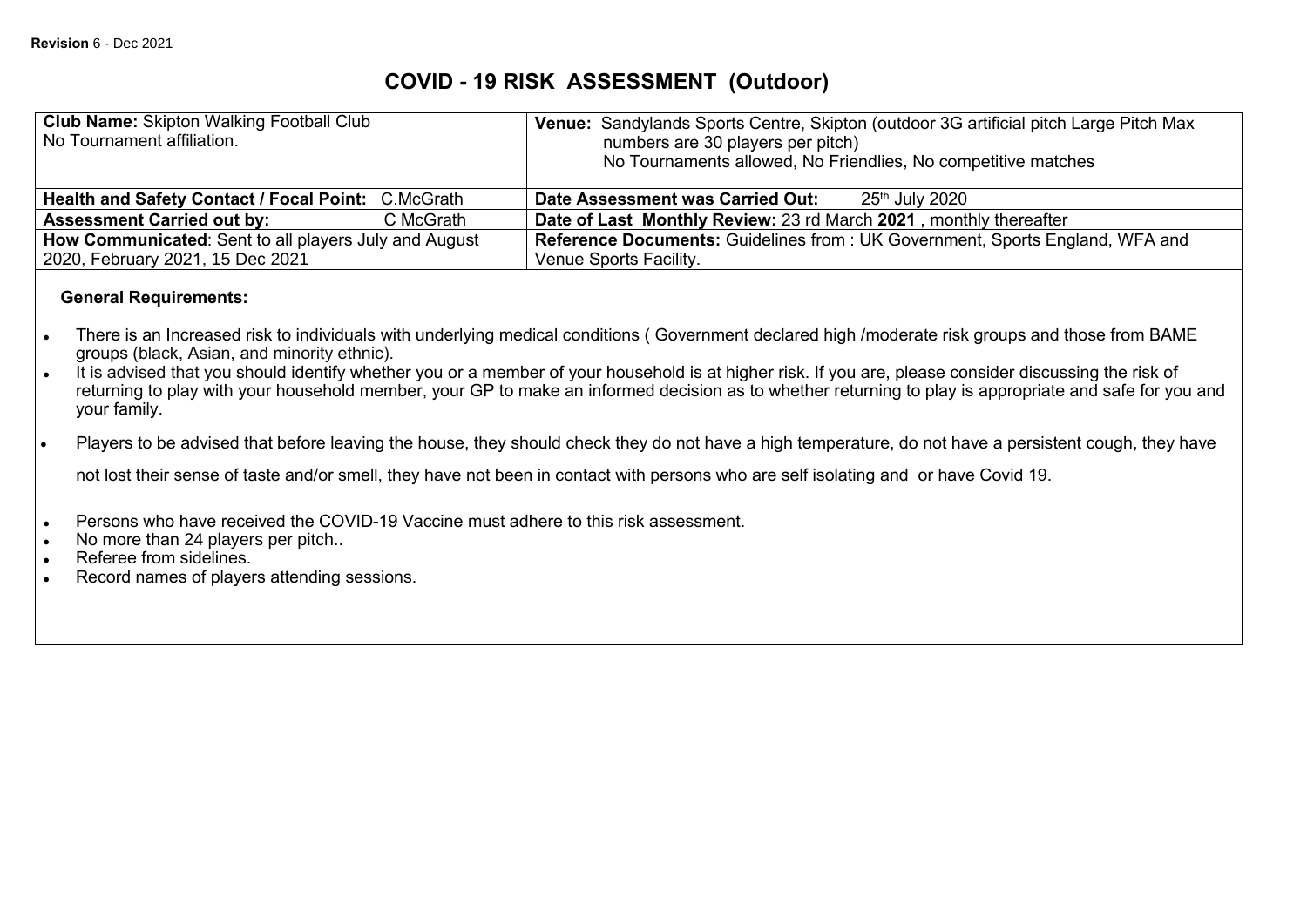| <b>What are</b><br>the                                                                                                                                                                                                                               | Who might be<br>harmed and                                            | <b>Controls required</b>                                                                                                                                                                                                                                                                                                                                                                                                                                                                                                                                                                                                                                                                                                                                                                                                                                                        | What further action is<br>necessary?                                                          | <b>Action by whom</b>                                                                                                                        | <b>Action by</b><br>when?                                                    | <b>Date</b><br><b>Completed</b>                                          |
|------------------------------------------------------------------------------------------------------------------------------------------------------------------------------------------------------------------------------------------------------|-----------------------------------------------------------------------|---------------------------------------------------------------------------------------------------------------------------------------------------------------------------------------------------------------------------------------------------------------------------------------------------------------------------------------------------------------------------------------------------------------------------------------------------------------------------------------------------------------------------------------------------------------------------------------------------------------------------------------------------------------------------------------------------------------------------------------------------------------------------------------------------------------------------------------------------------------------------------|-----------------------------------------------------------------------------------------------|----------------------------------------------------------------------------------------------------------------------------------------------|------------------------------------------------------------------------------|--------------------------------------------------------------------------|
| hazards?                                                                                                                                                                                                                                             | how?                                                                  |                                                                                                                                                                                                                                                                                                                                                                                                                                                                                                                                                                                                                                                                                                                                                                                                                                                                                 |                                                                                               |                                                                                                                                              |                                                                              |                                                                          |
| COVID 19<br>virus is<br>primarily                                                                                                                                                                                                                    | <b>Before Session</b>                                                 | Adherence to:<br><b>UK Government Rules</b>                                                                                                                                                                                                                                                                                                                                                                                                                                                                                                                                                                                                                                                                                                                                                                                                                                     | Nominate a Health and Safety<br>Officer                                                       | C McGrath H & S Officer                                                                                                                      | C. McGrath                                                                   | 01 Sept 2020                                                             |
| spread<br>between<br>people<br>during<br>close<br>contact,                                                                                                                                                                                           | Participants may<br>Contract Covid<br>19                              | Walking Football Association guidelines.<br>$\bullet$                                                                                                                                                                                                                                                                                                                                                                                                                                                                                                                                                                                                                                                                                                                                                                                                                           | Continuously remind players of<br>rules, risk assessment results,<br>government advice/rules. | C McGrath to regularly<br>communicate emails as rules<br>change and before return to<br>play sessions.                                       | 25 <sup>th</sup> July 2020<br>3rd Sept 2020<br>10 Feb 2021<br>15th Dec 2021  | 25 <sup>th</sup> July 2020<br>3rd Sept 2021<br>10 <sup>th</sup> Feb 2021 |
| most often<br>via small<br>droplets<br>produced<br>by<br>coughing,<br>sneezing,<br>and talking.<br>The<br>droplets<br>usually fall<br>to the<br>ground or<br>onto<br>surfaces<br>rather than<br>travelling<br>through air<br>over long<br>distances, | <b>Before Session</b><br>Participants<br>May already<br>have Covid 19 | Players self assess for sign of symptoms before travelling to<br>each session.<br>Players Declare existing symptoms / exposure.<br>$\bullet$<br>Avoid travelling to venue in groups in one car if not from same<br>$\bullet$<br>household<br>Players continually self assess health status, and are not<br>$\bullet$<br>currently suffering with, or has not suffered with, the<br>symptoms of Covid-19 within the last 14 days and has not<br>tested positive for the virus within the same period.<br>Persons with whom they share the same household are free<br>from symptoms, and equally, have not tested positive for Covid-<br>19 in the last 14 days.<br>Players to follow self quarantine rules when returning from<br>abroad (follow gov rules)<br>Payers to be made aware that they may need to consult<br>$\bullet$<br>healthcare professional for further advice. | Remind players of returning to<br>play safety rules.                                          | C.McGrath to send health<br>declaration and waiver to<br>existing and new players,<br>Players to complete self<br>declaration / waiver form. | 3RD Sep 2020<br>Players<br>returned<br>declaration<br>forms 3rd<br>Sept 2020 | Ongoing                                                                  |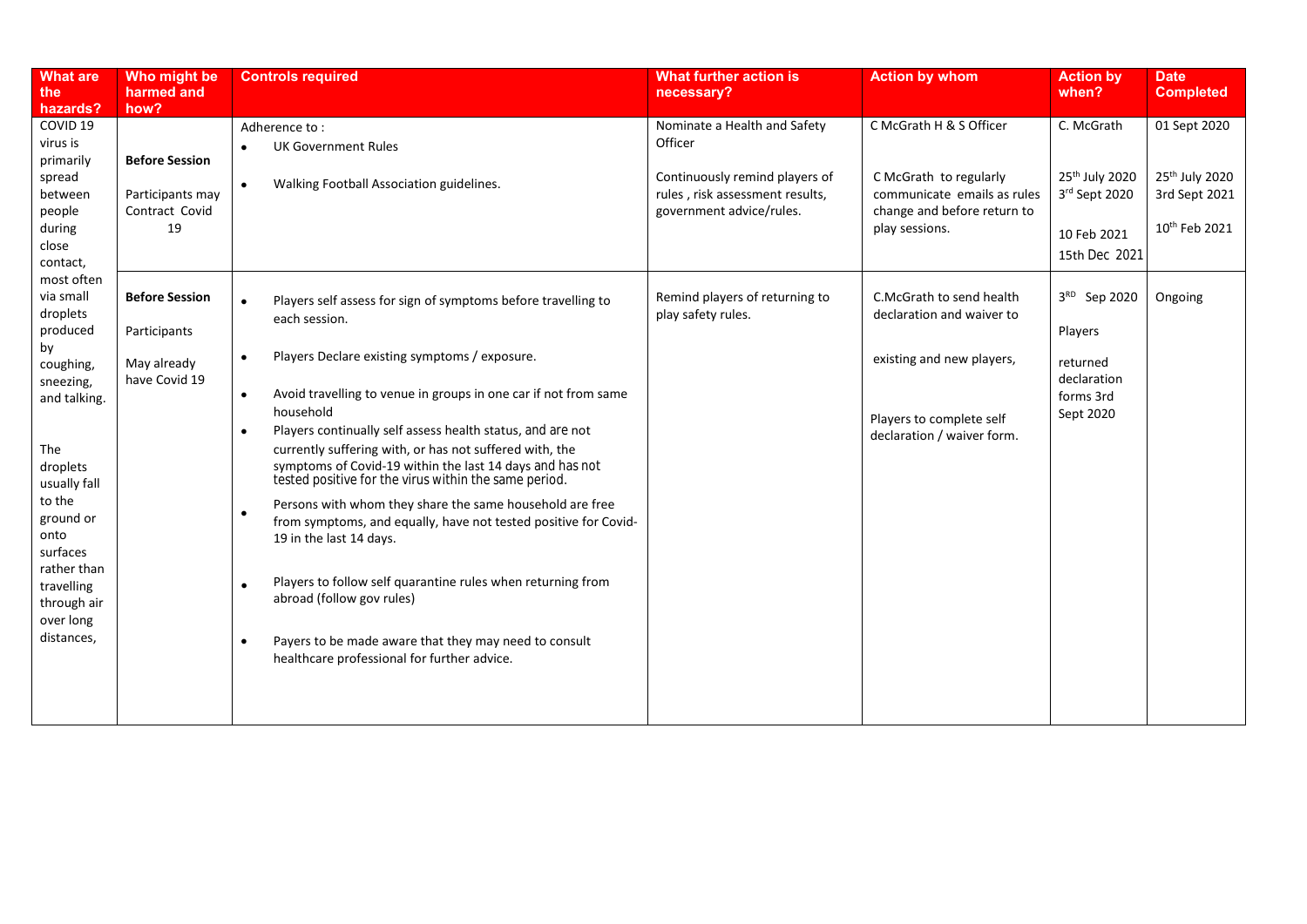| <b>Arrival and</b><br>departing<br>session<br>Contact with<br>contaminated<br>sports centre<br>facilities /<br>equipment and<br>other users.<br>Contact with<br>others from car<br>park / gates to<br>pitch (hot spot) | Follow sports centre rules and social distance, face-covering<br>$\bullet$<br>requirements.<br>Maintain 2m social distance<br>$\bullet$<br>Be aware Hotspot entrance at gates to pitch entrance.<br>No physical contact / no handshakes<br>$\bullet$<br>Hand Sanitize on entrance to pitch.<br>$\bullet$<br>$\bullet$<br>Players to bring exact money to play<br>Referee from sidelines to avoid unnecessary contact with<br>players                                                                                                                                                                                                                                                                                                                                                                                                                                                                                            | $\bullet$<br>$\bullet$<br>$\bullet$ | Wear face covering when<br>entering and using sports<br>centre facilities.<br>Do not use changing rooms<br>to change, come changed.<br>Bring club issued personal<br>bibs (blue / orange).<br>Players should keep bags<br>and drinks 2m separate. | C McGrath to remind players<br>of rules                                                                 | $3rd$ Sept 2020<br>15 Feb 2021                                                            | Done                                          |
|------------------------------------------------------------------------------------------------------------------------------------------------------------------------------------------------------------------------|---------------------------------------------------------------------------------------------------------------------------------------------------------------------------------------------------------------------------------------------------------------------------------------------------------------------------------------------------------------------------------------------------------------------------------------------------------------------------------------------------------------------------------------------------------------------------------------------------------------------------------------------------------------------------------------------------------------------------------------------------------------------------------------------------------------------------------------------------------------------------------------------------------------------------------|-------------------------------------|---------------------------------------------------------------------------------------------------------------------------------------------------------------------------------------------------------------------------------------------------|---------------------------------------------------------------------------------------------------------|-------------------------------------------------------------------------------------------|-----------------------------------------------|
|                                                                                                                                                                                                                        | <b>DURING PLAY- All playing participants and officials</b>                                                                                                                                                                                                                                                                                                                                                                                                                                                                                                                                                                                                                                                                                                                                                                                                                                                                      |                                     |                                                                                                                                                                                                                                                   |                                                                                                         |                                                                                           |                                               |
| Contact with<br>facilitator/<br>organiser, other<br>players.                                                                                                                                                           | Social Distance during warm up<br>$\bullet$<br>Hand sanitize before, half time and end of play.<br>$\bullet$<br>Play Non contact, NO Tackling.<br>$\bullet$<br>No handshakes, No fist bumps, No hugsRefrain from spitting.<br>$\bullet$<br>Do not overcrowd pitch with high number of player numbers.<br>$\bullet$<br>No corners to avoid congestion.<br>$\bullet$<br>No sharing of drinks, whistles or pens or anything that could<br>$\bullet$<br>potentially infect others.<br>Players will be given a personal bibs to take home and all bibs are<br>to be washed after each session.<br>Reduce vociferous interactions during play (talking as opposed to<br>$\bullet$<br>shouting).<br>Do not share clothing or drinks.<br>$\bullet$<br>Keep a register of date and attending players in case contact has<br>$\bullet$<br>to be made in the future I.e. NHS Test and Trace.<br>Players to bring exact money.<br>$\bullet$ | $\bullet$                           | Re send rules and results of<br>risk assessment.<br>No corners to remove<br>overcrowding area in the<br>last third of the pitch.                                                                                                                  | Chris McGrath to place this<br>risk assessment on the<br>Skipton WFC website and<br>inform all players. | <b>July 2020</b><br>and before<br>new players<br>join club.<br>3rd Sept 2020<br>15 Dec 21 | Done<br>27 <sup>th</sup> July 2020<br>Ongoing |
| Contact with<br>equipment flat<br>markers, balls,<br>medical kit<br>during session.                                                                                                                                    | Facilitator to clean all equipment before next session.<br>$\bullet$<br>Balls to be disinfected prior to each session and wear gloves<br>$\bullet$<br>when storing balls away after session.<br>Goalkeepers gloves (own or clubs) not to be shared /worn by<br>$\bullet$<br>other players and washed after each session                                                                                                                                                                                                                                                                                                                                                                                                                                                                                                                                                                                                         |                                     |                                                                                                                                                                                                                                                   | C.McGrath                                                                                               | 27 <sup>th</sup> Jul 2020<br>3rd Sep 2020<br>Feb 2021<br>15 Dec 2021                      | Done<br>Done<br>Done<br>Done                  |